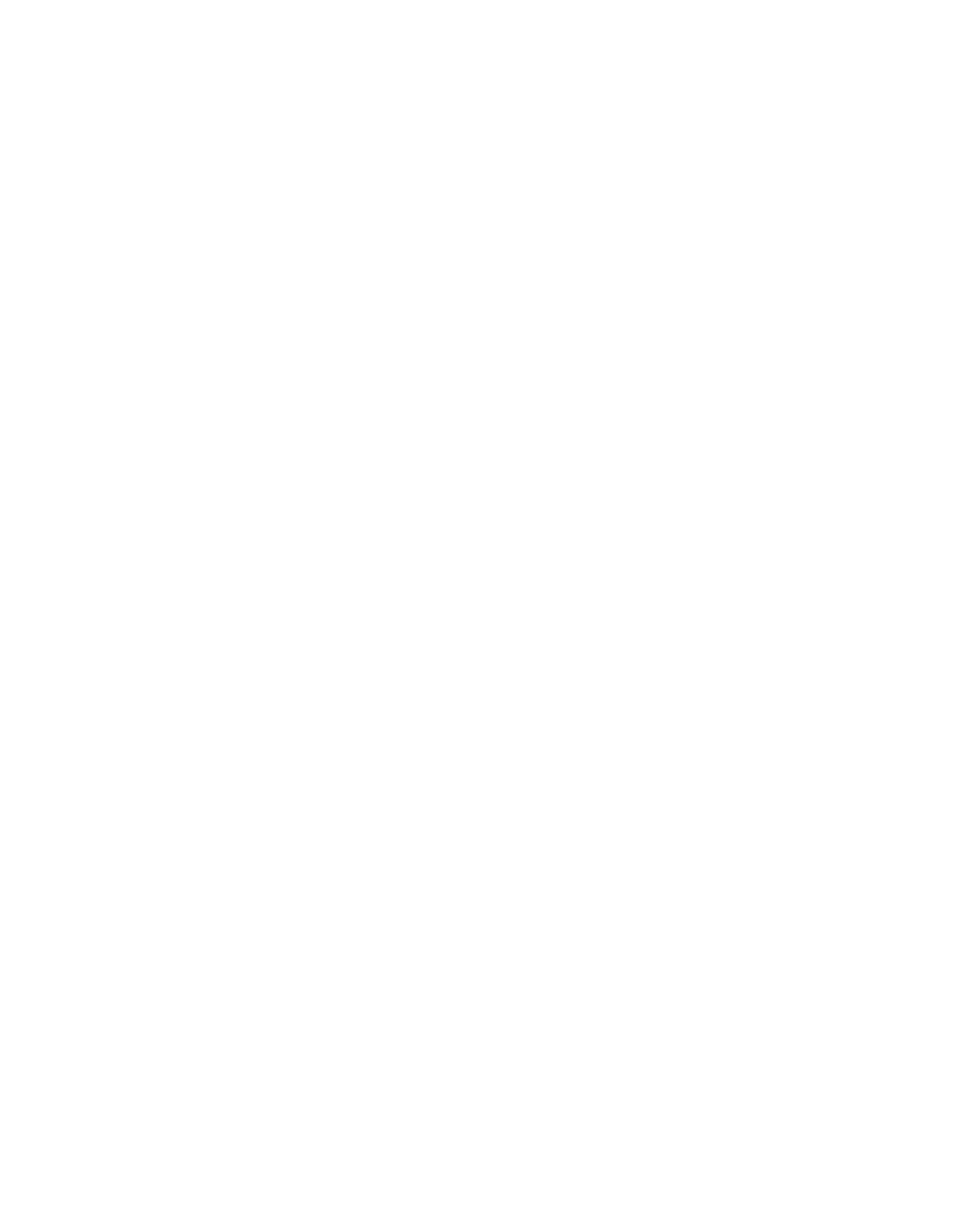### **HILL, Justice**.

[¶1] Appellant, Mitchell S. Shelhamer (Father), seeks review of the district court's order that awarded him primary custody of the parties' seventeen-year-old son. The parties had stipulated to that change in custody. The district court's order also provided that Appellee, Sharon G. Altermatt, fka Sharon G. Shelhamer (Mother), pay child support in the amount of \$50.00 a month to Father, a deviation from the presumptive support level. In addition, the district court's order provided that Mother's child support responsibility would cease on August 31, 2005. Father contends that the district court abused its discretion: (1) In ordering the cessation of child support when the child reached the age of majority; (2) in ordering only minimal child support; and (3) in employing improper reasons for a deviation from the presumptive support level. Although we conclude that the district court's order was erroneous in several respects, we conclude that all errors were *de minimus* and harmless under the circumstances of this case. Thus, we will affirm the district court's order.

## **ISSUES**

[¶2] Father raises these issues:

I. Whether the district court abused its discretion in terminating child support in contravention of Wyo. Stat. Ann. § 20-2-313 (a)(iv) and/or Wyo. Stat. Ann. § 14-2-204(a)(iii).

II. Whether the district court erred by omitting the presumptive child support amount in its order.

III. Whether the district court abused its discretion by using improper reasons as deviation factors from presumptive child support.

[¶3] Mother filed her brief one day late. See W.R.A.P. 7.06(b) and 7.10. In addition, her brief did not comply with the requirements set out in the Wyoming Rules of Appellate Procedure. See W.R.A.P. 7.01 and 7.02. For these reasons we will not hear or consider Mother's contentions. See W.R.A.P. 7.11 and 1.03.

# **FACTS AND PROCEEDINGS**

[¶4] The record does not reflect when the parties were married, but by Decree entered on October 8, 1993, the parties were divorced. The Decree incorporated the parties' stipulation as to the terms of the divorce. The Decree of Divorce awarded the parties joint custody of the parties' four children, with Mother having "present physical care, custody and control of the minor children." Father was to pay Mother \$200.00 per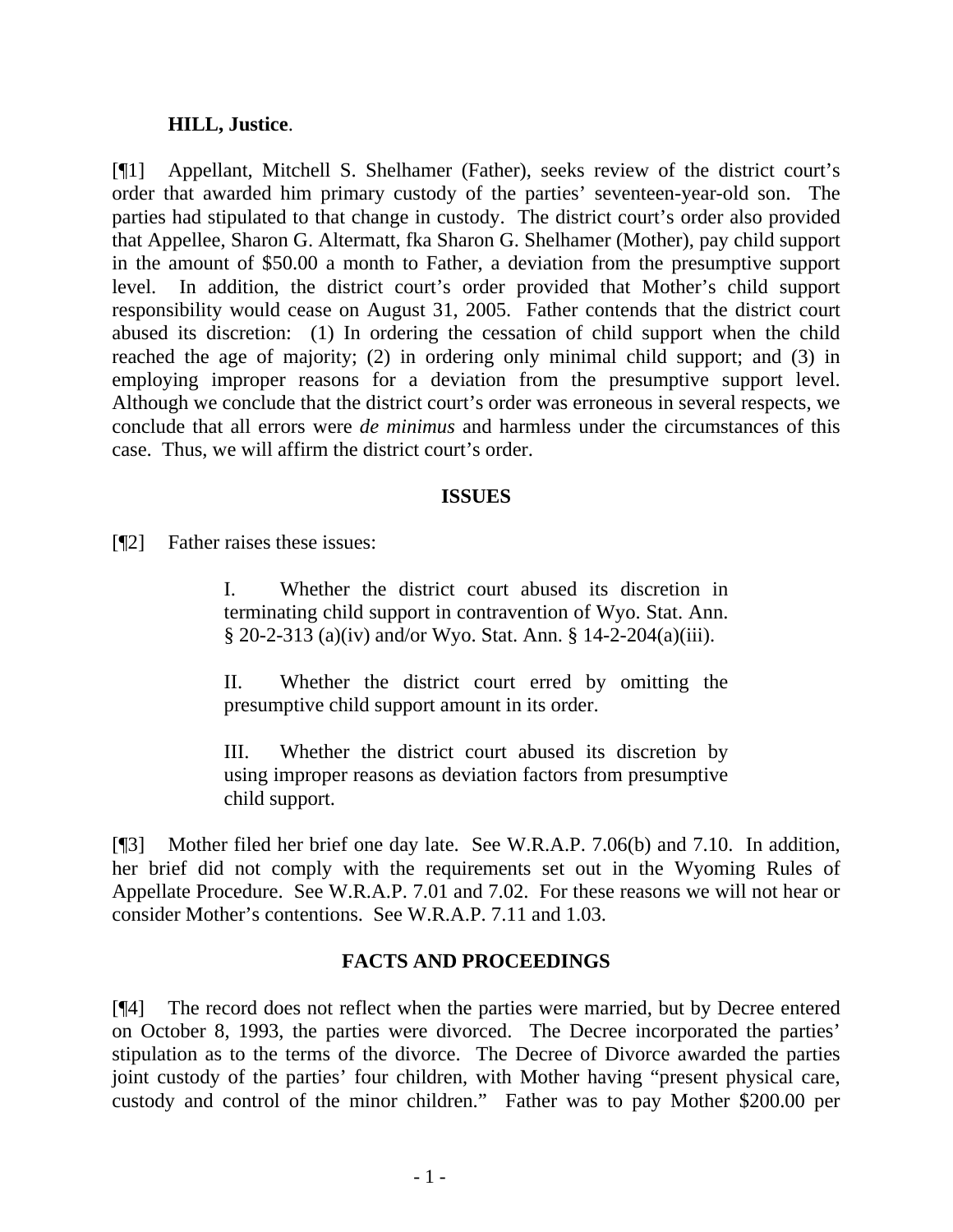month, per child in child support (a total of \$800.00). The parties also agreed to "split equally any and all medicals incurred by the parties' four minor children." Father was to claim the older two children for income tax purposes until they were 18, and Mother was to claim the two younger children for income tax purposes until they were 18. Of special significance to this case, Mother was awarded primary custody of the parties' youngest son, James, who was born on October 11, 1987. Father also agreed to be responsible for any debt incurred by the parties prior to the filing of the divorce action.

[¶5] In an Order for Modification of Support by Default entered on October 28, 1996, the district court awarded Mother a judgment in the amount of \$10,811.38 for child support arrearages. Father sought reconsideration of that order, and the district court did conduct proceedings in the nature of a reconsideration of its October 28, 1996, order. The parties then entered into another stipulation. On April 15, 1997, the district court entered another order based on that stipulation. That order provided: For reasonable visitation for Father; that Father would pay \$112.50 per month per child in child support (a total of \$450.00 per month); that Father was "deemed current on all child support due by him to [Mother] on or before December 1, 1996[;]" that Mother would provide health insurance and be responsible for all healthcare costs for the children; and that Mother would be entitled to claim all minor children for income tax purposes.

[¶6] The parties entered into another stipulation which was filed in the district court on October 13, 1998. By order entered on October 13, 1998, the district court effectuated that stipulation to the effect that Father would pay Mother \$150.00 per month for the three children who were still minors (a total of \$450.00 per month), and that that child support "does comport with the provisions of the Wyoming Child Support Guidelines[.]"

[¶7] The parties entered into yet another stipulation which was filed in the district court on July 14, 2003. By order entered on August 21, 2003, the district court approved that stipulation:

> 1. [Father] filed his petition for modification of child custody and child support on or about July 2, 2002.

> 2. Entry of default against [Mother] took place on July 26, 2002. Thereafter, [Mother] moved to set aside the default and that hearing was scheduled for October 9, 2002).

> 3. The parties have reached resolution concerning the issues in [Father's] petition for modification.

> 4. That stipulation should be approved by the court relative to the change in custody of the minor child Jenna Mae Shelhamer who achieved majority on October 9, 2002 [dob October 9, 1984].

> 5. [Father] is employed by the Bank of Greybull in Greybull, Wyoming, and has additional income from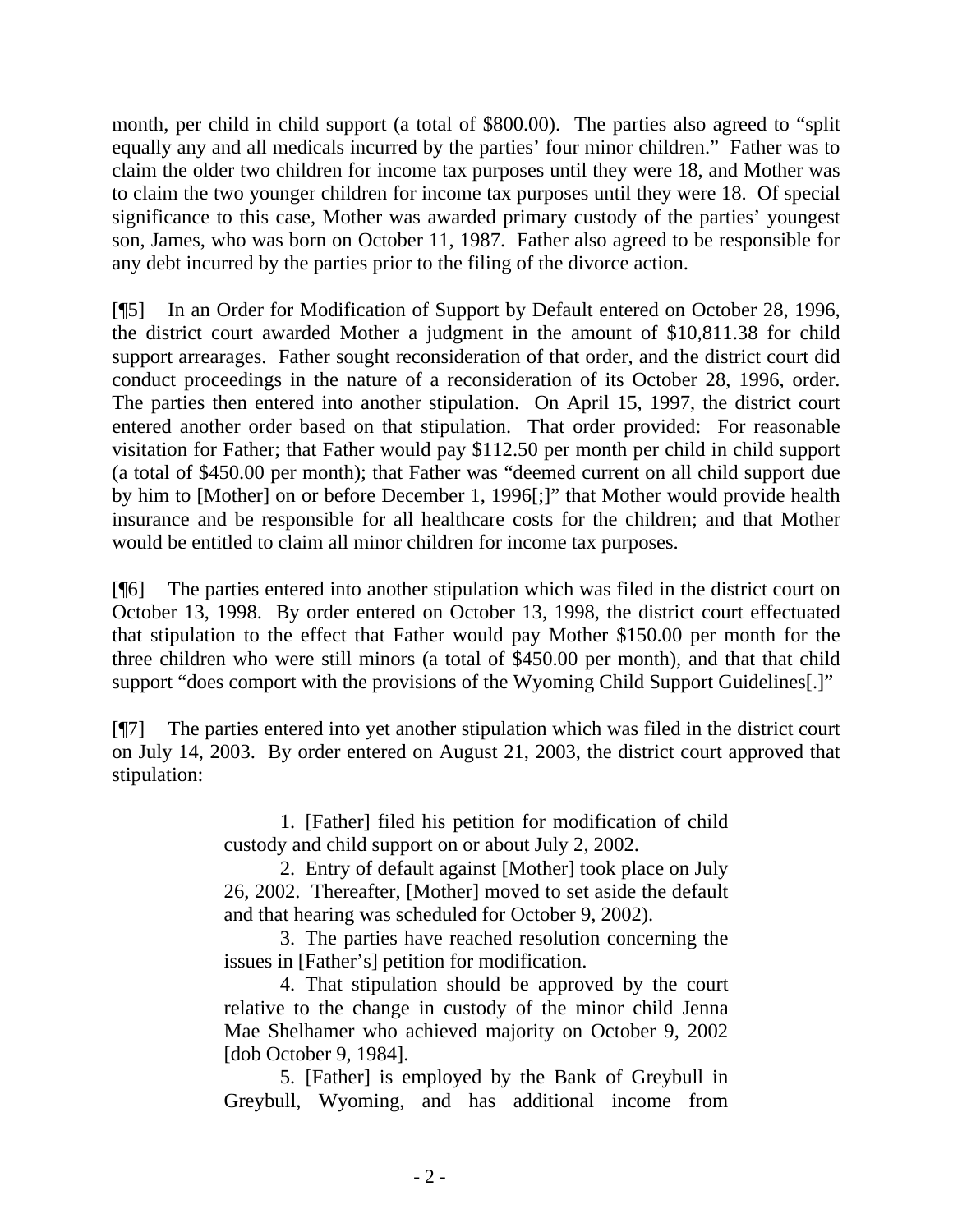horseshoeing both of which lead to a net income of \$2,019.30 per month. [Mother] is employed as a grant writer on contract with Big Horn County, Wyoming. Her net monthly income is \$2,336.00.

6. Child support computed in accordance with the presumptive child support guidelines of 20-2-304 is \$50.00 per month effective the month of July, 2002 continuing through May, 2003 owed from [Father] to [Mother]. Commencing with the month of June, 2003 in accordance with the agreement of the parties, presumptive child support in accordance with Wyoming Statute 20-2-304 is \$352.38 per month due from [Father] to [Mother] payable through the Clerk of District Court.

7. The parties' agreement makes for no deviation from the presumptive child support guidelines.

8. The parties have reserved the issue of arrearages, if any.

[¶8] The order provided that the agreement made no deviation from presumptive support, yet Mother was required to pay Father only \$50.00 a month in child support for the support of the child who was in Father's custody, whereas Father was required to pay Mother \$352.38 a month in child support because she retained custody of James. Thus, while the stipulation and associated order purports that the child support awarded is in conformity with the guidelines, clearly that was not the case given the parties' respective incomes.

[¶9] On December 10, 2004, Father filed a Petition to Modify Decree Regarding Custody. He filed that petition pro se and its format was that of a fill-in-the-blank form, although the source of that form is not evident from the record. Mother filed a response on January 3, 2005. She used a similar type of form (Response to Petition) and also appeared pro se. The record is not clear if the parties were represented by counsel in any of the earlier proceedings, although in some of them it appears at least one of the parties may have been represented by counsel. The essence of Father's petition in this case was that the youngest child, James, was now living with Father and that Father should, therefore, be awarded custody, and that Mother should pay him child support in accordance with the child support guidelines. In her response to Father's petition, Mother stated the following:

> James did not return from his summer visit with his father. It was my wish that he would return, however, since he is 17 years old, I did not think it prudent to force him. I would ask the Court to consider allowing me to pay less than the guidelines as I made an agreement with [Father] to cut his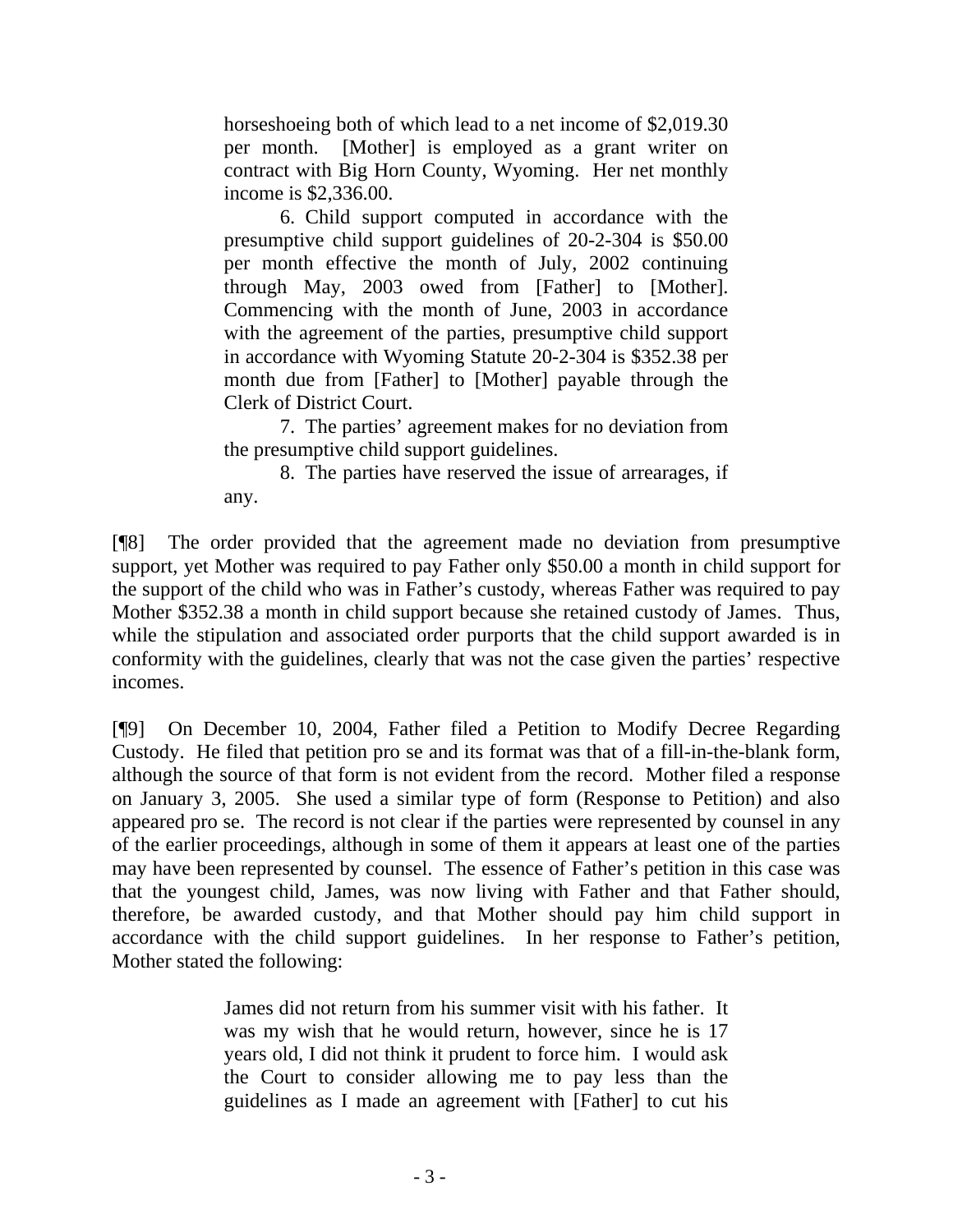payment in half and have his several thousand dollars arrearage forgiven when he wanted to pay less in exchange for giving up his custody of the four children, an agreement the Court approved. I would also ask that I be required to pay \$50/month only until James is 18, as he is almost emancipated, and it is only through good grace that I am allowing him to live there. I think it is important to note that my husband provided health insurance on all of the children for 8 years, which at the time he dropped them was costing \$358.00 a month. The insurance premium was more than we were receiving in child support.

[¶10] The district court conducted a hearing into this matter at which the parties appeared pro se. The proceedings were informal, with Father essentially giving a narrative of what he wanted to say and asking questions of Mother. Mother did about the same thing, giving a narrative of what she wanted to say and asking some questions of Father. The district court asked questions of both parties as well. No exhibits were introduced into evidence, or at least none appear of record. At the conclusion of that hearing, the district court asked Mother to prepare the judgment/order, and she indicated that she would do so. However, we cannot tell for certain who actually did prepare the appealable order in this case, and the order did not indicate that either party approved or disapproved of it as provided for in W.R.C.P. 58.

[¶11] The order issued by the district court awarded primary custody of James to Father. It also provided that Mother was to pay Father \$50.00 per month for child support from January 1, 2005, through August 31, 2005, "at which time [Mother's] child support obligation shall cease, (i.e., last child support due on August 1, 2005)." The district court indicated it would deviate from the presumptive child support guidelines "pursuant to W.S. § 20-2-307(b)(i), (v) and (xiii) including the age of the child, who will be 18 in October of 2005 and the fact that a previous arrearage was accrued by [Father] which was forgiven by [Mother]."[1](#page-5-0)

[¶12] The order appealed in this case did not set out the detail of the district court's findings that supported its decision to deviate from the child support guidelines. The presumptive child support schedule must be followed unless the district court finds that there are factors that warrant a deviation. Wyo. Stat. Ann. § 20-2-307 (LexisNexis 2005) provides:

<span id="page-5-0"></span> $1$  Of course, a parent who is to receive child support payments under a court order may not legally bargain away those funds because they belong not to the parent, but to the child. *Whitt v. State ex rel. Wright,*  2001 WY 128, ¶ 19, 36 P.3d 617, 622 (Wyo. 2001). Although that issue is not raised in this case, we do not want our affirmance to appear to condone such conduct.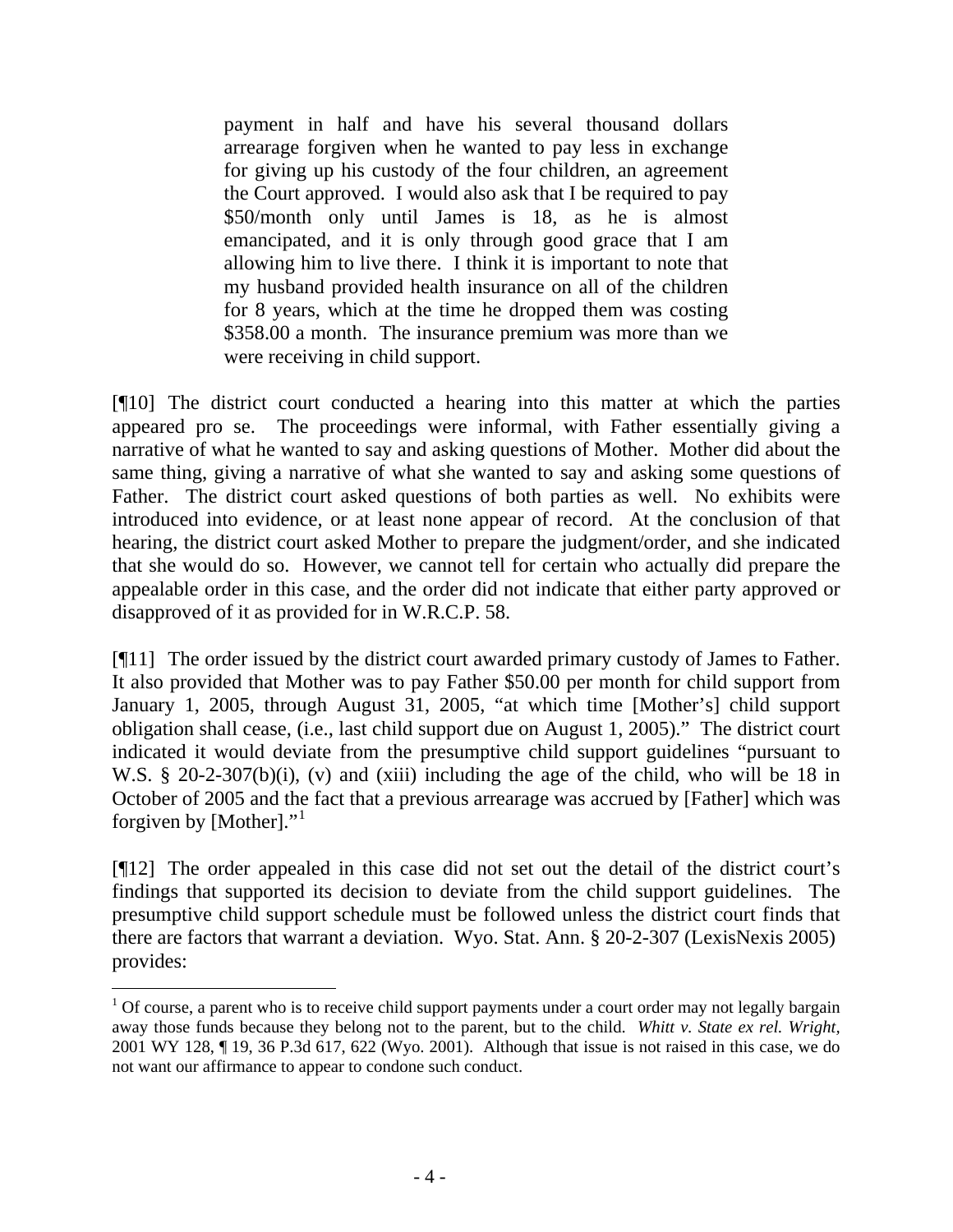## **§ 20-2-307. Presumptive child support to be followed; deviations by court.**

 (a) The presumptive child support established by W.S. 20-2-304 shall be rebuttably presumed to be the correct amount of child support to be awarded in any proceeding to establish or modify temporary or permanent child support amounts. Every order or decree providing for the support of a child shall set forth the presumptive child support amount and shall state whether the order or decree departs from that amount.

 (b) A court may deviate from the presumptive child support established by W.S. 20-2-304 **upon a specific finding that the application of the presumptive child support would be unjust or inappropriate in that particular case. In any case where the court has deviated from the presumptive child support, the reasons therefor shall be specifically set forth fully in the order or decree**. In determining whether to deviate from the presumptive child support established by W.S. 20-2-304, the court shall consider the following factors:

### (i) **The age of the child**;

(ii) The cost of necessary child day care;

 (iii) Any special health care and educational needs of the child;

(iv) The responsibility of either parent for the support of other children, whether court ordered or otherwise;

(v) **The value of services contributed by either parent**;

(vi) Any expenses reasonably related to the mother's pregnancy and confinement for that child, if the parents were never married or if the parents were divorced prior to the birth of the child;

(vii) The cost of transportation of the child to and from visitation;

(viii) The ability of either or both parents to furnish health, dental and vision insurance through employment benefits;

 (ix) The amount of time the child spends with each parent;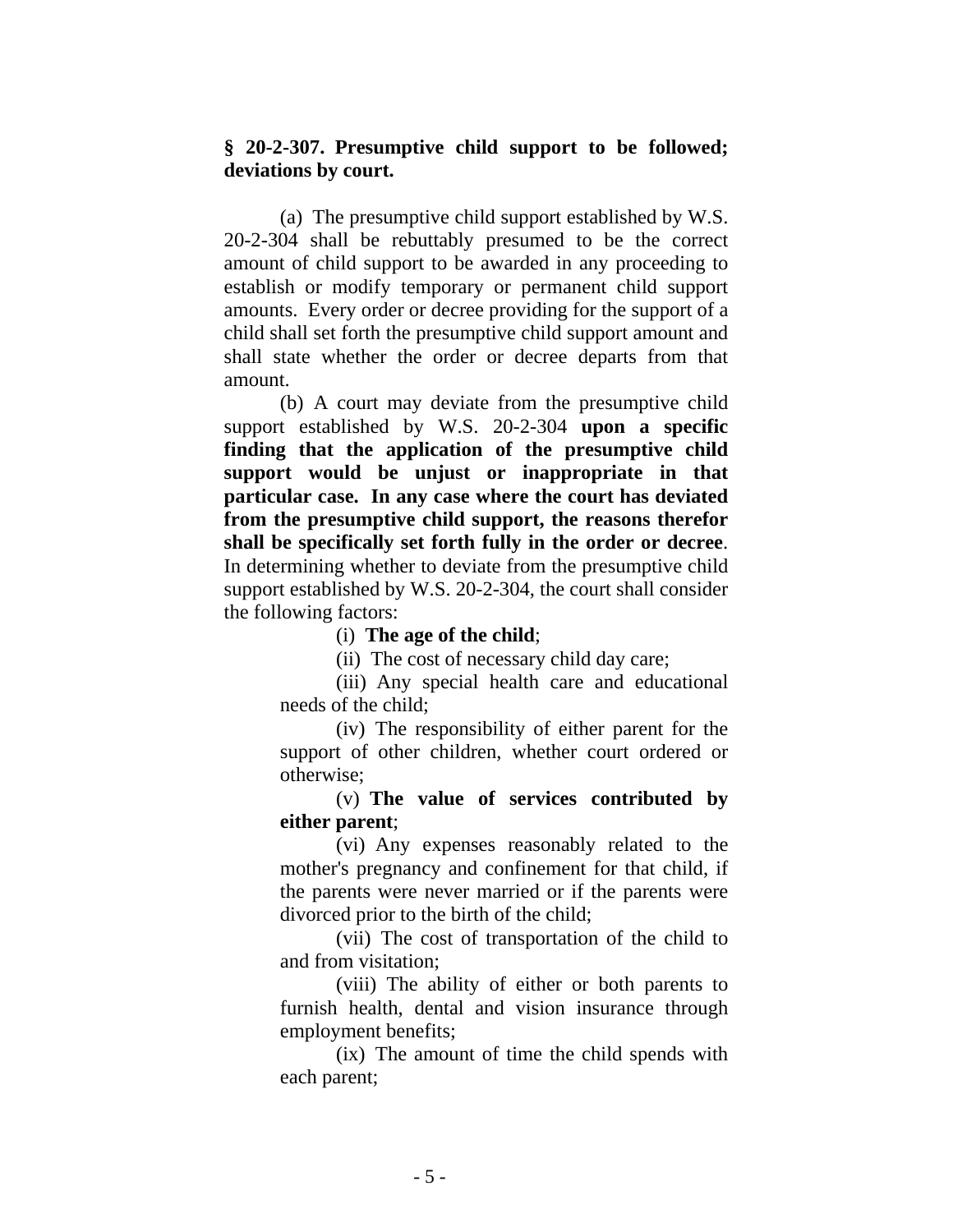(x) Any other necessary expenses for the benefit of the child;

(xi) Whether either parent is voluntarily unemployed or underemployed. In such case the child support shall be computed based upon the potential earning capacity (imputed income) of the unemployed or underemployed parent. In making that determination the court shall consider:

> (A) Prior employment experience and history;

 (B) Educational level and whether additional education would make the parent more self-sufficient or significantly increase the parent's income;

(C) The presence of children of the marriage in the parent's home and its impact on the earnings of that parent;

(D) Availability of employment for which the parent is qualified;

(E) Prevailing wage rates in the local area;

(F) Special skills or training; and

 (G) Whether the parent is realistically able to earn imputed income.

(xii) Whether or not either parent has violated any provision of the divorce decree, including visitation provisions, if deemed relevant by the court; and

## (xiii) **Other factors deemed relevant by the court**.

 (c) If the parties fail to agree that the presumptive child support amount under W.S. 20-2-304 is appropriate, the court may order the party seeking to deviate from the presumptive child support amount to pay reasonable attorney fees and court costs to the other party unless, after hearing the evidence and considering the factors contained in subsection (b) of this section, the court deviates from the presumptive support amount.

 (d) Agreements regarding child support may be submitted to the court. All such agreements shall be accompanied by a financial affidavit as required by W.S. 20- 2-308. The court shall use the presumed child support amounts to review the adequacy of child support agreements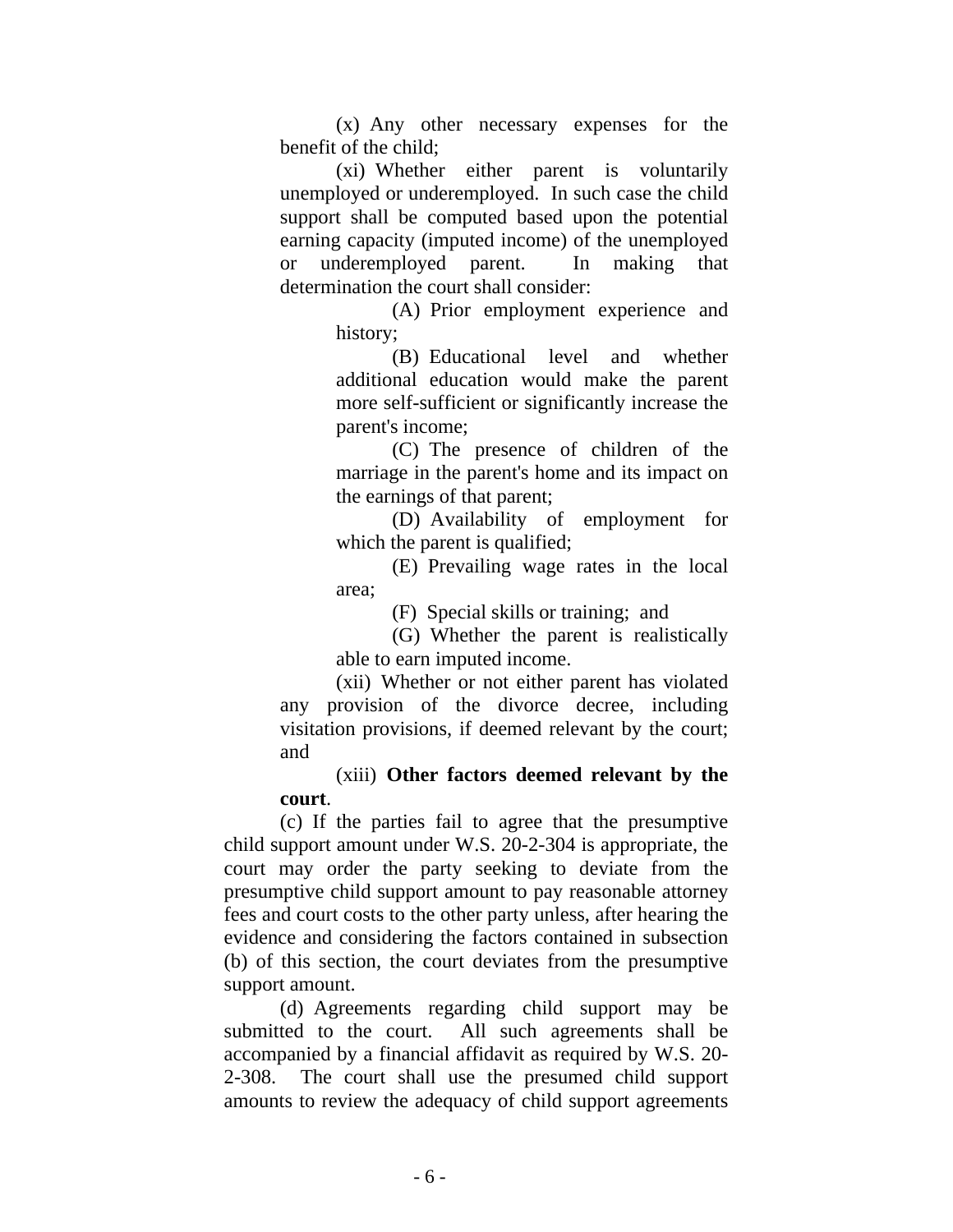negotiated by the parties. If the agreed amount departs from the presumed child support, the parties shall furnish statements of explanation which shall be included with the forms and shall be filed with the court. The court shall review the agreement and inform the parties whether or not additional or corrected information is needed, or that the agreement is approved or disapproved. No agreement which is less than the presumed child support amount shall be approved if means tested sources of income such as aid under the personal opportunities with employment responsibilities (POWER) program, health care benefits under Title XIX of the Social Security Act, food stamps, supplemental security income (SSI) or other similar benefits are being paid on behalf of any of the children. [Emphasis added denoting those subsections cited by the district court in its order.]

[¶13] The district court's oral comments at the conclusion of the informal hearing held in this matter on April 11, 2005, are more detailed:

> THE COURT: Okay. Then the Court is prepared to go ahead and enter an order in this case. And the order will provide for a change of custody as agreed by the parties, and so that the child, James, is now in the legal and physical custody of his father subject to visitation with his mother.

> The Court will further advise the parties that any modification, as far as the date that it can relate back to, cannot go back farther that the date the petition for modification was filed, which was December  $10^{th}$ , 2004. So the previous orders remained in full force and effect until the date of December 2004.

> Considering that fact … apparently Mr. Shelhamer stopped paying support approximately in July of 2004, also considering the amount of past due support that was actually forgiven by Ms. Altermatt and the indebtedness that she was required to pay as a result of the bankruptcy having been filed by Mr. Shelhamer, the Court finds that the presumed child support, if it were followed according to the guidelines, from December  $10<sup>th</sup>$ , 2004, up to the end of April, would be \$391.35, and after that it would be \$300.12. However, the Court concurs that this is a case in which a deviation is appropriate in view of the facts that have been testified to and that I already have mentioned.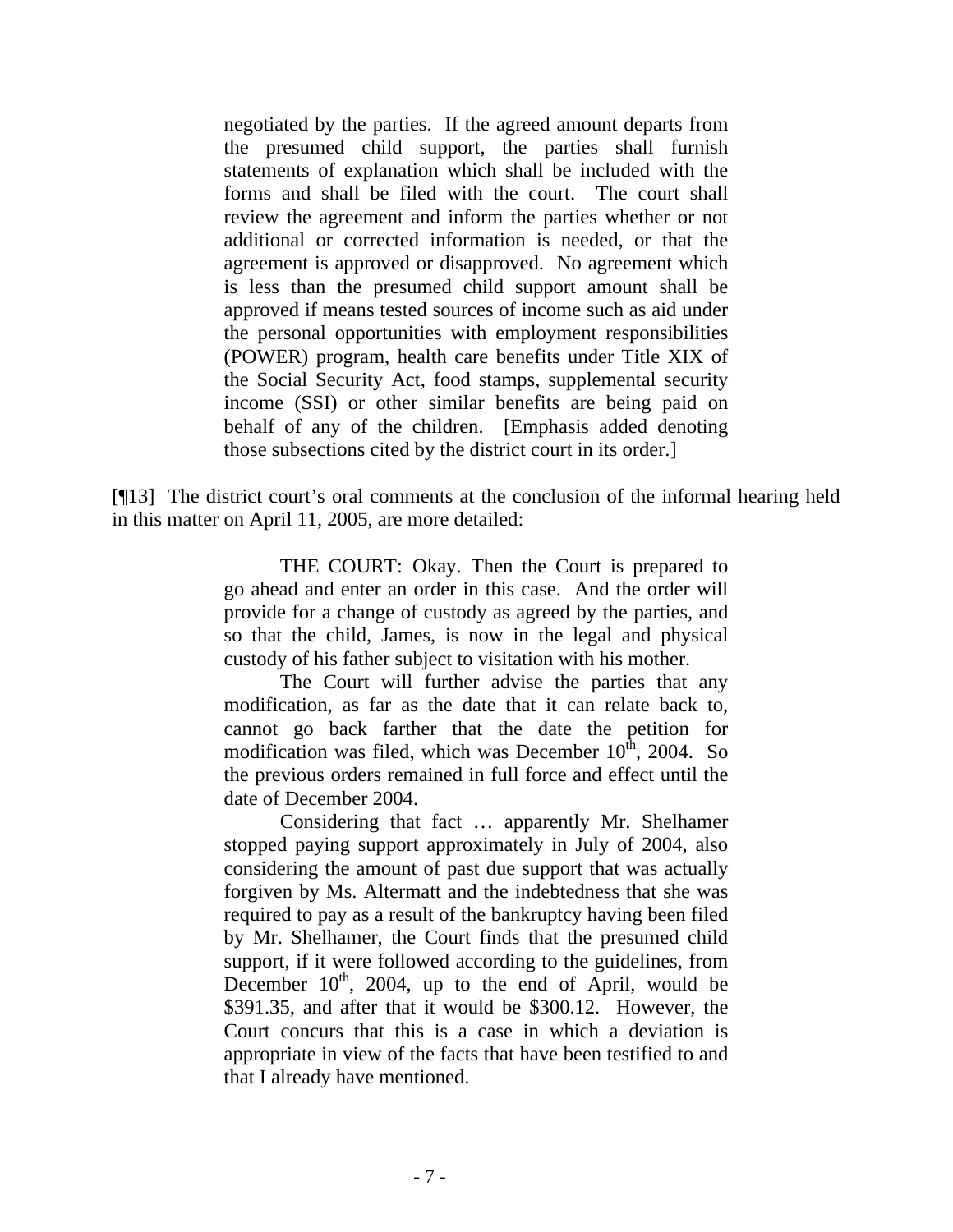The Court will refer to the section that provides for deviations by the Court, which is Section 20-2-307, that the presumptively – presumptive child support is rebuttably presumed to be the correct amount of child support to be awarded in any proceeding to establish or modify temporary or permanent child support payments.

 Also, it provides, the Court may deviate from the presumptive child support upon a specific finding that the application of the presumptive child support would be unjust or inappropriate in that particular case.

 And in this case, the Court finds that the application of the presumptive child support would be both unjust and inappropriate. And that is taking into consideration the age of the child, the expense that may be involved in raising this child at the age of 19 [sic] [James was still 17 years of age on the date of the hearing], and the other facts and circumstances that have been testified to, that a substantial amount of child support that should have been paid by Mr. Shelhamer was forgiven and that Ms. Altermatt was required to pay a number of debts as a result of the fact that he declared bankruptcy [Father admitted that he declared bankruptcy and Mother's testimony that she paid those bills is not contradicted in the record.

 The Court agrees that this is a case in which there should be a deviation from the guidelines, and the Court accordingly is going to order a deviation downward to the amount of \$50 per month retroactive to December 10, 2004. Any child support that she owes from December 10, 2004, at \$50 per month would be set off against any support that Mr. Shelhamer continues to owe as a result of the previous order in the case up to that date.

 The Court will further find that considering the age of the child, the fact that he is, as apparently testified to and undisputed, a 19-year-old freshman [in high school], that the Court cannot order that support go on indefinitely with an expectation that he's going to remain a high school student on an indefinite basis. It is going to be necessary to take a close look at the possibility of having him complete a GED or go into the Job Corps, one of those alternative-type plans.

Accordingly, the Court is going to  $-$  to go on the basis that with proper tutoring he most likely would be able to complete a GED, even at the IQ that he has, by the end of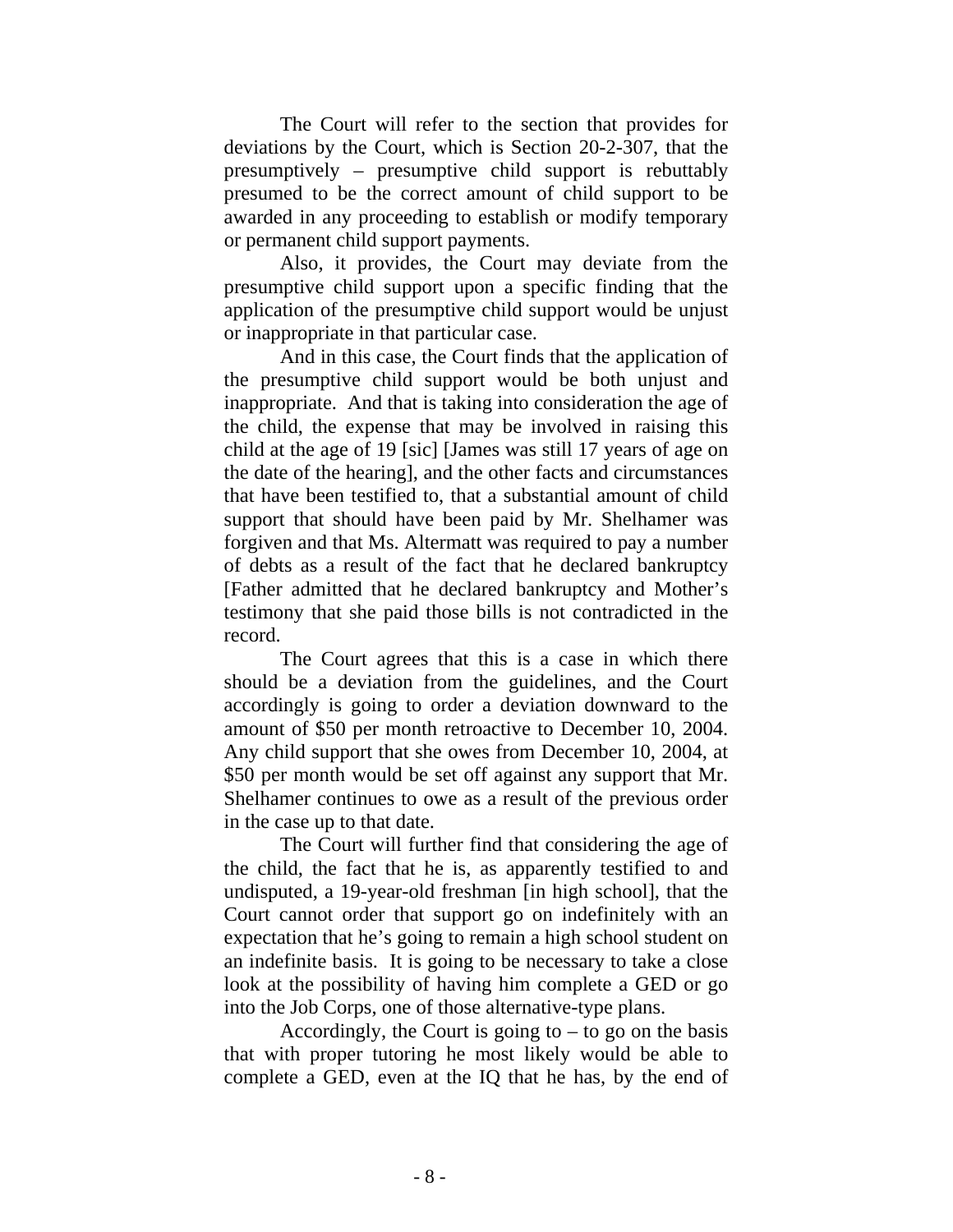summer of 2005. So the child support obligation is not going to continue beyond August 31, 2005.

[¶14] The circumstances of James' high school education and work experience are found in these excerpts from Mother's testimony at the hearing:

> MRS. ALTERMATT: Number two, James is 17 years old and pays his own bills. He is employed by the Forshee Ranch in Hyattville. When he lived with me, he worked for Carl Jones. He makes his own vehicle payment, and he pays his own vehicle insurance. At least he did when he lived with me.

. . . .

 Well, his dad had him start as a freshman [in high school]. He's always been behind in school, Your Honor. And when we moved to Powell, he had a really rough year, and so he – I took him out, and he was doing correspondence courses, working for Carl Jones and then doing correspondence course. He would go to work with me. But they didn't recognize that, I guess, when he started school in Basin, and he's a 17-year-old freshman.

THE COURT: Have you and Mr. Shelhamer discussed whether he's going to remain in school to get a high school diploma or attempt to get a GED?

 MS. ALTERMATT: My plan for him – to answer the question, yes, we have discussed it. My plan for him was to get a GED, and he was training with a mechanic in Lovell, to be like a mechanic's – a mechanic eventually. And he was more on a vocational track. I explained that here.

 School's always been hard for James. When he first started, they did testing on him, and his IQ was tested at 79. And we were able to get him through school until high school, and then it just became too difficult.

. . . .

MRS. ALTERMATT: Well, just regarding James, his dad did not agree with my educational plan, but I felt it was working out well for him. He would have – we also talked about Job Corps, where he could either get a high school diploma or a GED, either one, and they would train him.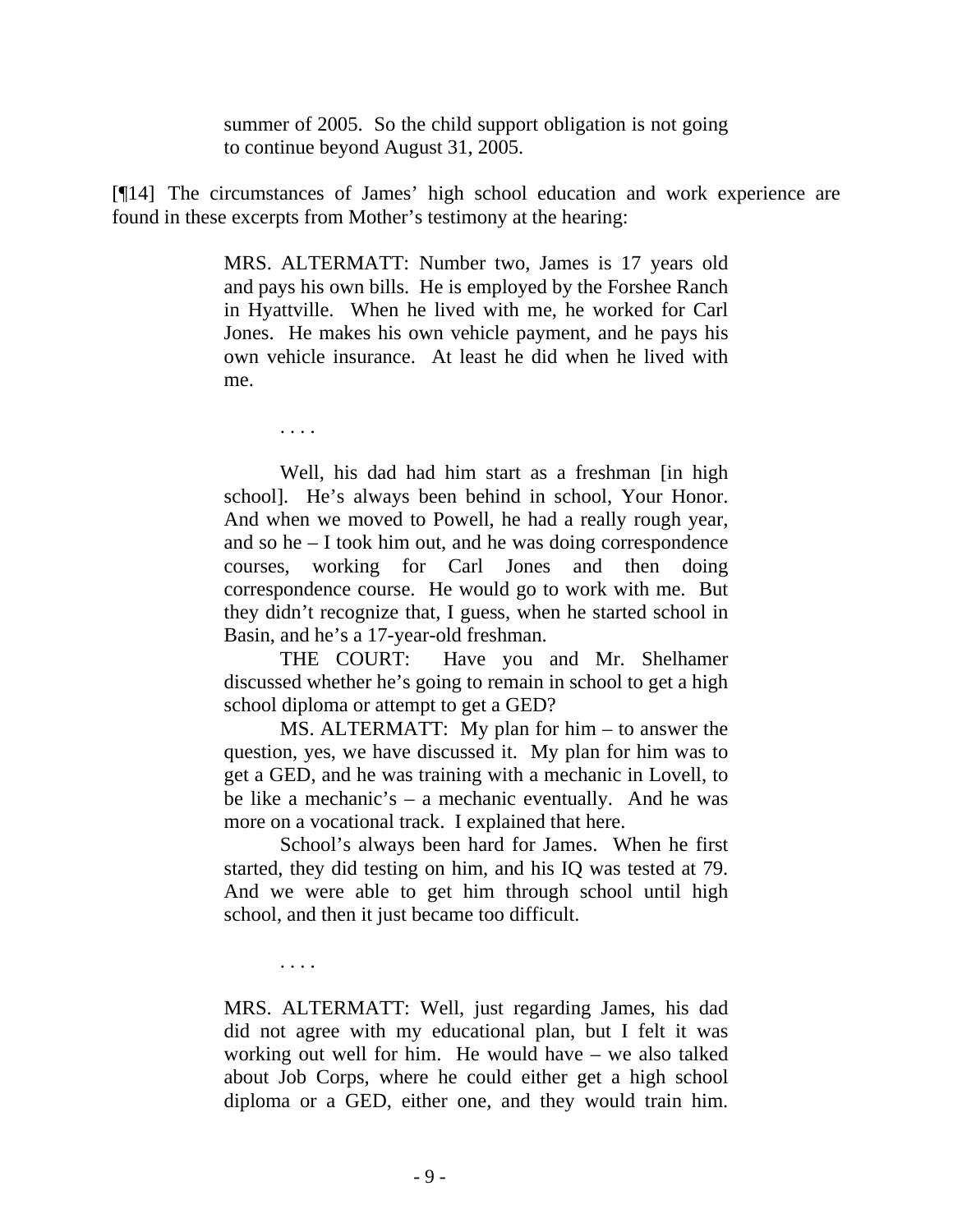With an IQ of 79, I think vocational track is appropriate for him. And I was going to get him through. He would have either had a high school diploma or a GED by the time he was 18 if he would have stayed in my household. But as it is now, I don't know. I don't know.

. . . .

MRS. ALTERMATT: Well, he was being tutored for GED, and I had him tested as well, and he was middle eighth grade. But that's – if he would have stayed in the resource room where they started him in school, he would have been lucky to even obtain seventh-grade level. But he was being – adult education is in with my office in Lovell, and he was being tutored for his GED, and they would have just made – they would have kept working with him until he got it.

#### **STANDARD OF REVIEW**

[¶15] Our role in reviewing petitions to modify child support is well established:

> There are few rules more firmly established in our jurisprudence than the proposition that disposition of marital property, calculation of income for child support purposes, and the granting of alimony are committed to the sound discretion of the district court. *Johnson v. Johnson*, 11 P.3d 948, 950 (Wyo.2000). Judicial discretion is a composite of many things, among which are conclusions drawn from objective criteria; it means exercising sound judgment with regard to what is right under the circumstances and without doing so arbitrarily or capriciously. *Id*.; *Vaughn v. State*, 962 P.2d 149, 151 (Wyo.1998). We must ask ourselves whether the trial court could reasonably conclude as it did and whether any facet of its ruling was arbitrary or capricious. *Johnson*, 11 P.3d at 950. In accomplishing our review, we consider only the evidence in favor of the successful party, ignore the evidence of the unsuccessful party, and grant to the successful party every reasonable inference that can be drawn from the record. *Id*.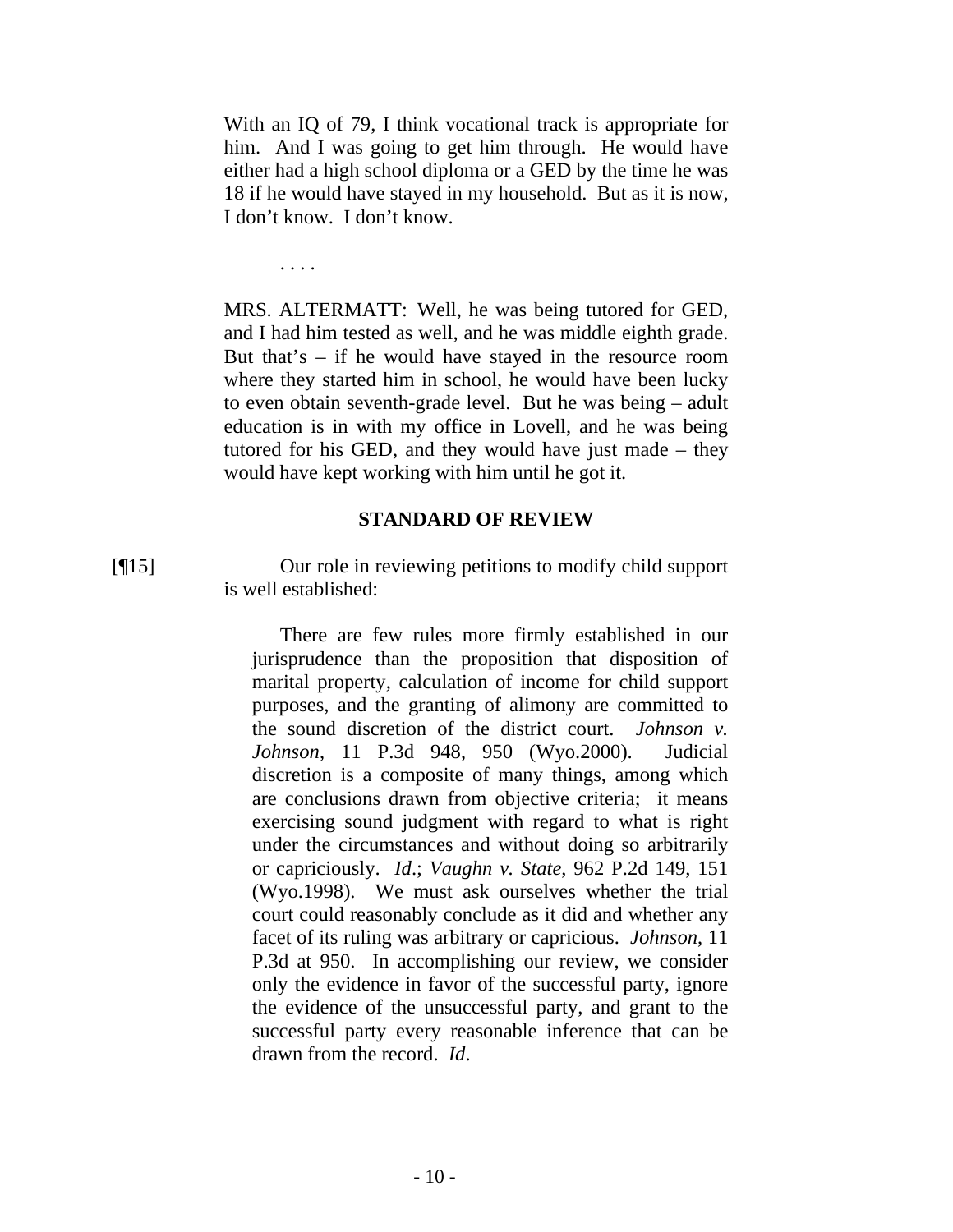*Belless v. Belless*, 2001 WY 41, ¶ 6, 21 P.3d 749, ¶ 6 (Wyo.2001).

The party seeking modification must establish there has been a material and substantial change in circumstances which outweighs the interest of society in applying the doctrine of res judicata. *Pauling v. Pauling*, 837 P.2d 1073 (Wyo.1992); *Crawford v. Crawford*, 828 P.2d 1192 (Wyo.1992); *Dorr v. Newman*, 785 P.2d 1172 (Wyo.1990); *Mentock v. Mentock*, 638 P.2d 156 (Wyo.1981). The trial court is vested with discretion to modify the provisions of the divorce decree and, absent a grave abuse of that discretion, we will not disturb its decision. *Parry v. Parry*, 766 P.2d 1168 (Wyo.1989); *Manners v. Manners*, 706 P.2d 671 (Wyo.1985). The standard we apply in review of cases asserting abuse of discretion as an issue is whether the trial court reasonably could have concluded as it did. *Rude v. State*, 851 P.2d 20 (Wyo.1993), and *Parry* (both citing *Martinez v. State*, 611 P.2d 831 (Wyo.1980)).

*Pasenelli v. Pasenelli*, 2002 WY 159, ¶ 9, 57 P.3d 324, ¶ 9 (Wyo.2002) (quoting *Jones v. Jones*, 858 P.2d 289, 291 (Wyo.1993)).

This policy manifests a balance between the doctrine of finality of judgments which is supported by the doctrine of res judicata and the statutes providing for modification of the provisions of a decree relating to child custody, support, and alimony. The trial court is charged with resolving that tension, and it must do so in the exercise of discretion. The discretion afforded the trial judge is encompassed in Wyo. Stat. § 20-6-302(b). The discretion is guided by a list of thirteen factors, but the final one, "[o]ther factors deemed relevant by the court  $* * *$ ," is a classic acknowledgment of judicial discretion.

 The child support guidelines identify a base from which the judge must invoke the exercise of discretion. In the absence of an agreement with respect to child support, the guidelines will have a more significant controlling impact. When an agreement as to child support is involved, however, more weight may be given to the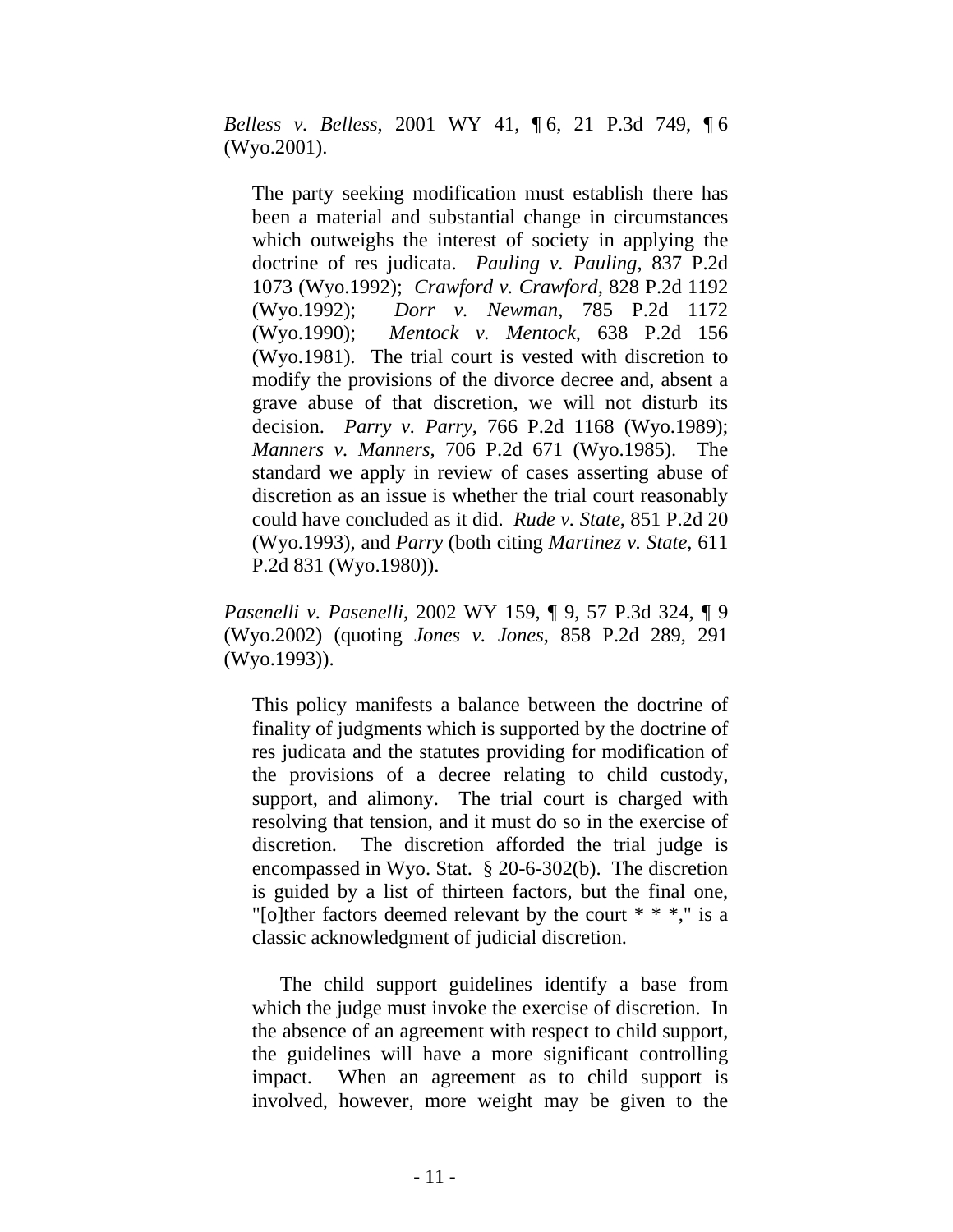agreement. Child support agreements entered into by the parties are favored by the courts. *Beard v. Beard*, 368 P.2d 953 (Wyo.1962).

*Smith v. Smith*, 895 P.2d 37, 41 (Wyo.1995).

*Ready v. Ready*, 2003 WY 121, ¶ 11, 76 P.3d 836, 838-39 (Wyo. 2003); and see *Steele v. Steele*, 2005 WY 33, ¶¶ 10-16, 108 P.3d 844, 848-51 (Wyo. 2005); Wyo. Stat. Ann § 20- 2-307 (LexisNexis 2005).

### **DISCUSSION**

#### **Support Beyond Age 18**

[¶16] Wyo. Stat. Ann. § 20-2-313 (LexisNexis 2005) provides:

#### **§ 20-2-313. Cessation of child support.**

 (a) An on-going child support obligation terminates when the:

(i) Parents marry or remarry each other;

(ii) Child dies;

(iii) Child is legally emancipated; or

(iv) Child attains the age of majority.

 (b) After the remarriage of the parents to each other, the court may eliminate all child support arrearage existing between the parents except those assigned to the state of Wyoming.

[¶17] Wyo. Stat. Ann. § 14-2-204(a)(iii) (LexisNexis 2005) (emphasis added) provides:

(a) Any person legally responsible for the support of a child who abandons, deserts, neglects or unjustifiably fails to support the child is liable for support of the child. It is no defense that the child was not or is not in destitute circumstances. For purposes of this section, **a parent's legal obligation for the support of his or her children, whether natural or adopted, continues past the age of majority in cases where the children are**:

> (i) Mentally or physically disabled and thereby incapable of self support; or

> > (ii) Repealed by Laws 2000, ch. 1, § 2.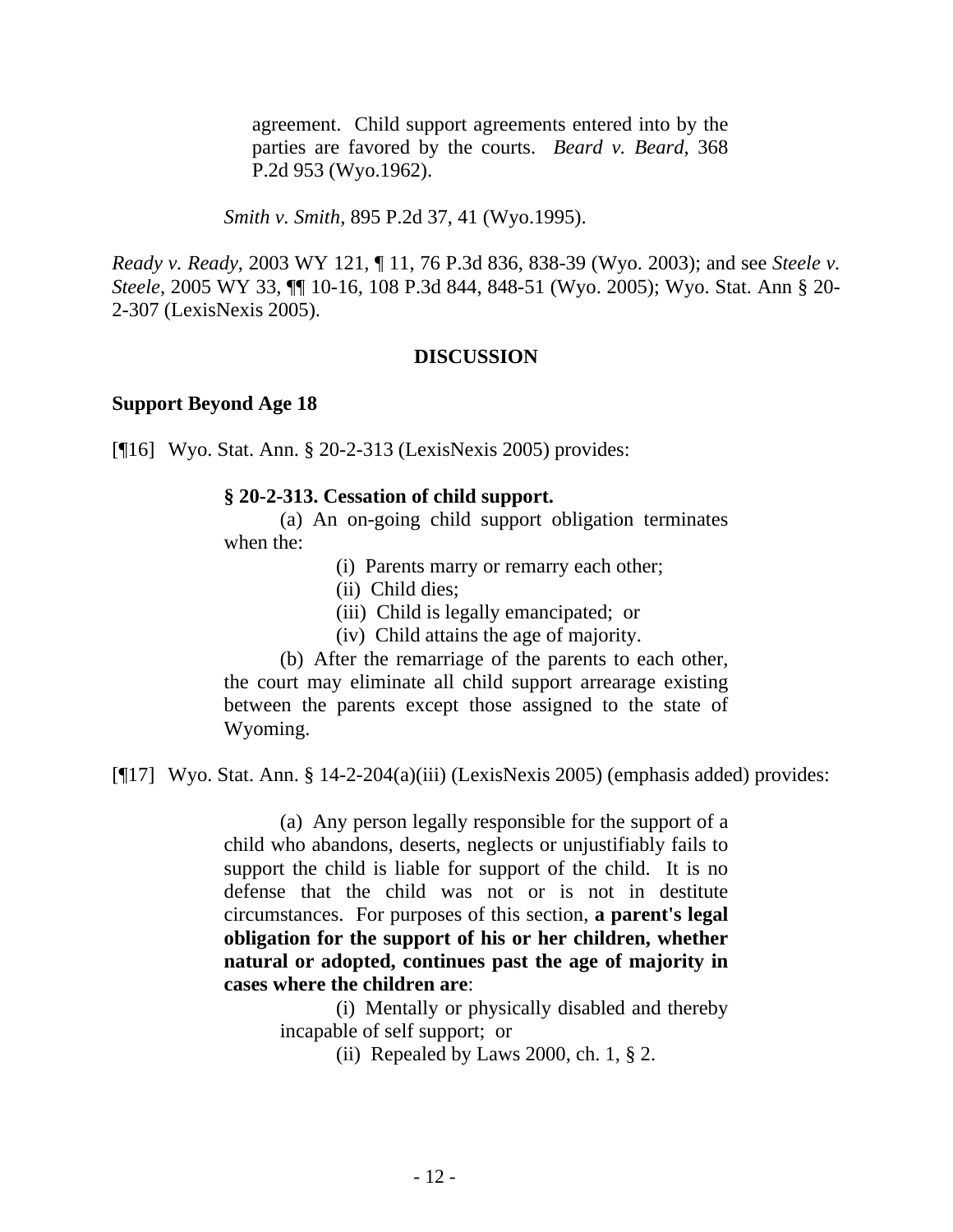# (iii) **Between the age of majority and twenty (20) years and attending high school or an equivalent program as full-time participants**.

[¶18] With respect to this issue, the original, stipulated Decree of Divorce provided: "Such support shall continue until each child … becomes self-supporting, marries or becomes 18 years of age, whichever event shall first occur."

[¶19] There is no indication in the record that the parties were aware of their son's learning disability at the time that the decree was agreed to and entered. Although, as we have noted above, agreements with respect to child support are favored, we have also held that "[a] child's right to adequate support cannot be bargained away by a contract between the parents regardless of the validity of the agreement between the parents themselves." *Kimble v. Ellis*, 2004 WY 161, ¶ 8, 101 P.3d 950, 953 (Wyo. 2004).

[¶20] For more than a decade, these parties were able to resolve their differences by stipulation, but were unable to do so in this case. It appears from the record extant that the stipulations were largely driven by Father's needs and Mother's acquiescence. In this instance it appears that Father was unable to find common ground with his former wife. Our conclusion is driven in large part by the precise circumstances presented in this case, and we hold that the parties' original agreement that child support should terminate when James reached the age of 18 (i.e., on October 17, 2005) should govern here. The district court chose to terminate child support as of August 31, 2005. The termination date set by the district court is erroneous. However, because the error is *de minimus*, we will affirm the district court's order as entered. See *Parkhurst v. Boykin*, 2004 WY 90, ¶ 26, 94 P.3d 450, 462 (Wyo. 2004); W.R.A.P. 9.04.[2](#page-14-0)

### **Failure to State Amount of Presumptive Support in Decree**

[¶21] In cases too numerous to mention here, we have stressed the importance of the district court making detailed findings in matters such as the one before us today. Of course, it was irresponsible of the district court to assign the task of preparing the order in this case to a party who was appearing before the court pro se. Furthermore, it was irresponsible for the district court to sign a judgment that did not contain the information that is required by the governing statute. In its oral findings, the district court did state what the presumptive support would have been had the district court chosen to adhere to the presumptive support tables. However, that information was not memorialized in the order from which this appeal was taken. There is an inherent tension between statutes

<span id="page-14-0"></span><sup>&</sup>lt;sup>2</sup> W.R.A.P. 9.04 provides:

Any error, defect, irregularity or variance which does not affect substantial rights shall be disregarded by the reviewing court.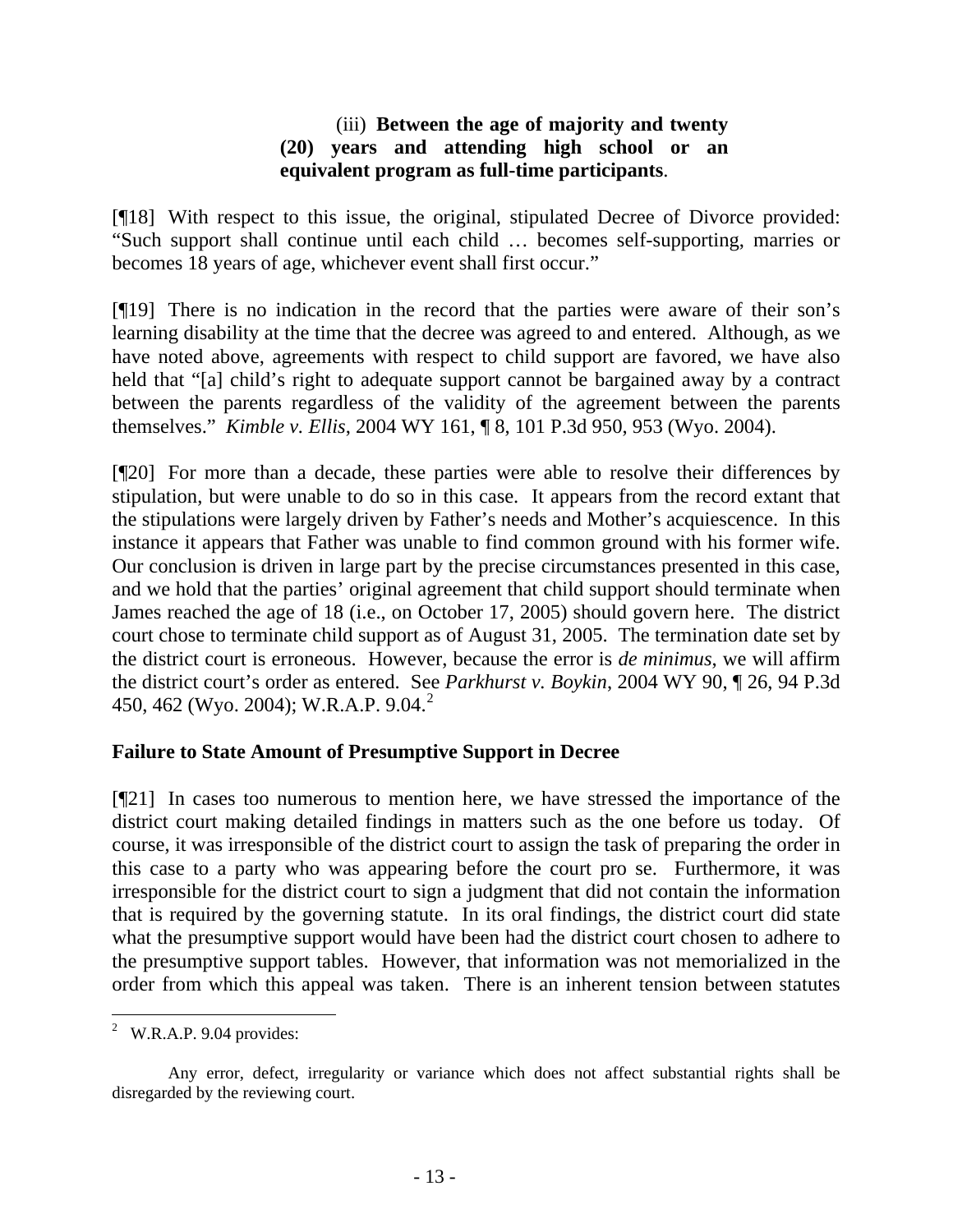such as those at issue here (cases where the "best interests of the child" are at stake and/or where a statute specifically calls for findings to be in an order or decree) and the provisions of W.R.C.P.  $52^3$  $52^3$  and  $58^4$  $58^4$ . However, it is incumbent upon the district court in

<span id="page-15-0"></span>3 W.R.C.P. 52 provides:

 $\overline{a}$ 

(a) *General and special findings by court*. -- Upon the trial of questions of fact by the court, or with an advisory jury, it shall not be necessary for the court to state its findings, except generally for the plaintiff or defendant, unless one of the parties requests it before the introduction of any evidence, with the view of excepting to the decision of the court upon the questions of law involved in the trial, in which case the court shall state in writing its special findings of fact separately from its conclusions of law; provided, that without such request the court may make such special findings of fact and conclusions of law as it deems proper and if the same are preserved in the record either by stenographic report or by the court's written memorandum, the same may be considered on appeal. Requests for findings are not necessary for purposes of review. The findings of a master, to the extent that the court adopts them, shall be considered as the findings of the court. Findings of fact and conclusions of law are unnecessary on decisions of motions under Rules 12 or 56 or any other motion except as provided in subdivision (c) of this rule.

 (b) *Amendment or additional findings*. -- On a party's motion filed no later than 10 days after entry of judgment; the court may amend special findings--or make additional findings--and may amend the judgment accordingly. The motion may accompany a motion for a new trial under Rule 59. When special findings of fact are made in actions tried without a jury, the sufficiency of the evidence supporting the findings may be later questioned whether or not in the court the party raising the question objected to the findings, moved to amend them, or moved for partial findings.

 (c) *Judgment on partial findings*. -- If during a trial without a jury a party has been fully heard on an issue and the court finds against the party on that issue, the court may enter judgment as a matter of law against that party with respect to a claim or defense that cannot under the controlling law be maintained or defeated without a favorable finding on that issue, or the court may decline to render any judgment until the close of all the evidence. The party against whom entry of such a judgment is considered shall be entitled to no special inference as a consequence of such consideration, and the court may weigh the evidence and resolve conflicts. Such a judgment shall be supported by findings as provided in subdivision (a) of this rule.

<span id="page-15-1"></span><sup>4</sup> W.R.C.P. 58 provides:

(a) *Presentation*. -- Subject to the provisions of Rule 55(b) and unless otherwise ordered by the court, written judgments or orders shall be presented to the court within 20 days after its decision is made known. Before submitting the judgment or order, the party drafting it shall seek to secure the written approval as to form of the other parties. If, within 10 days, approval as to form is not obtained, the party drafting the form of judgment or order may forward the original to the court and serve a copy on the other parties with a notice advising objections must be made within 10 days. If no written objection is timely filed, the court may sign the judgment or order. If objection is filed, the court will resolve the matter with or without a hearing. A party objecting shall submit an alternative form of judgment or order with the objection.

 (b) *Form and entry*. -- Subject to the provisions of Rule 54(b), in all cases, the judge shall promptly settle or approve the form of the judgment or order and direct that it be entered by the clerk. Every judgment shall be set forth on a separate document, shall be identified as such, and may include findings of fact and conclusions of law. The names of all parties shall be set out in the caption of all final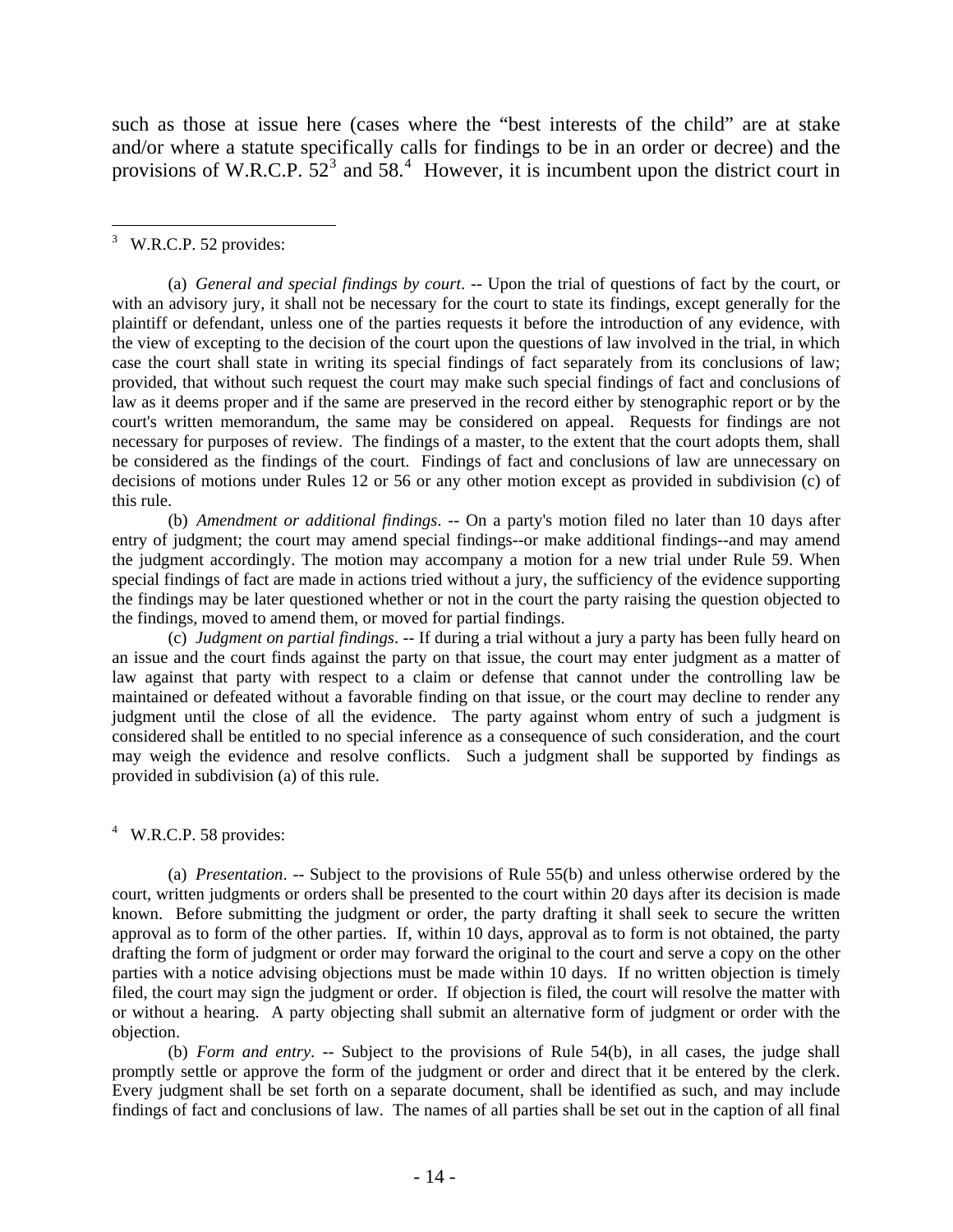any case, but especially in a case where the parties are appearing before it in child custody and/or child support matters, to ensure that the order contains all required findings. Here, the record contains a statement of the presumptive support level which we quoted above. Therefore, we conclude that this error too is *de minimus* and, hence, harmless.

## **Deviation from Presumptive Support Level**

[¶22] The district court made a decision to deviate from presumptive support in this instance. It based that decision on the age of the child  $(\S$  20-2-307(b)(i)); the value of services contributed by either parent  $(\S$  20-2-307(b)(v)); and, other factors deemed relevant by the court  $(\S 20-2-307(b)(xiii))$ . The factor specifically pointed to by the court in the order was Mother's forgiveness of child support arrearages owed to Mother by Father, but as we noted above in our quotation of the district court's oral findings, there were several other such factors that the district court took into account. In its oral findings, the district court made a specific finding that application of the presumptive support guidelines would be unjust and inappropriate in this particular case. Our decision in *Steele* was available to the district court at the time the order, which is the subject of this appeal, was entered (it was published just one month before the date of that order), although there is no indication in the record on appeal that it was called to the attention of the district court by the parties. In the light of all of these circumstances, we conclude that, although the proceedings in this case are no model for either litigants or for district courts, the district court did not abuse its discretion in taking into account the facts and circumstances that it did, or in making its decision to deviate from the presumptive support level. All errors were *de minimus* and harmless.

### **CONCLUSION**

[¶23] The proceedings in this case were inexcusably unconventional. While we have repeatedly held that the settlement of cases is favored by the courts in virtually all circumstances, when the issues relate to the custody of children and their support and welfare, a trial court must often forgo informality in favor of careful attention to the governing statutes and the standards that the legislature expects both parties and the courts to adhere to in such cases. To do otherwise needlessly complicates and delays the

orders, judgments and decrees. All judgments and orders must be entered on the journal of the court and specify clearly the relief granted or order made in the action.

 <sup>(</sup>c) *Time of entry*. -- A judgment or final order shall be deemed to be entered whenever a form of such judgment or final order, signed by the trial judge, is filed in the office of the clerk of the court in which the case is pending. Entry of the judgment shall not be delayed, nor the time for appeal extended, in order to tax costs or award fees, except that, when a timely motion for attorney's fees is made under Rule  $54(d)(2)$ , the court, before the appellate court acquires jurisdiction, may order that the motion have the same effect on the time for appeal for all parties as a timely motion under Rule 59.